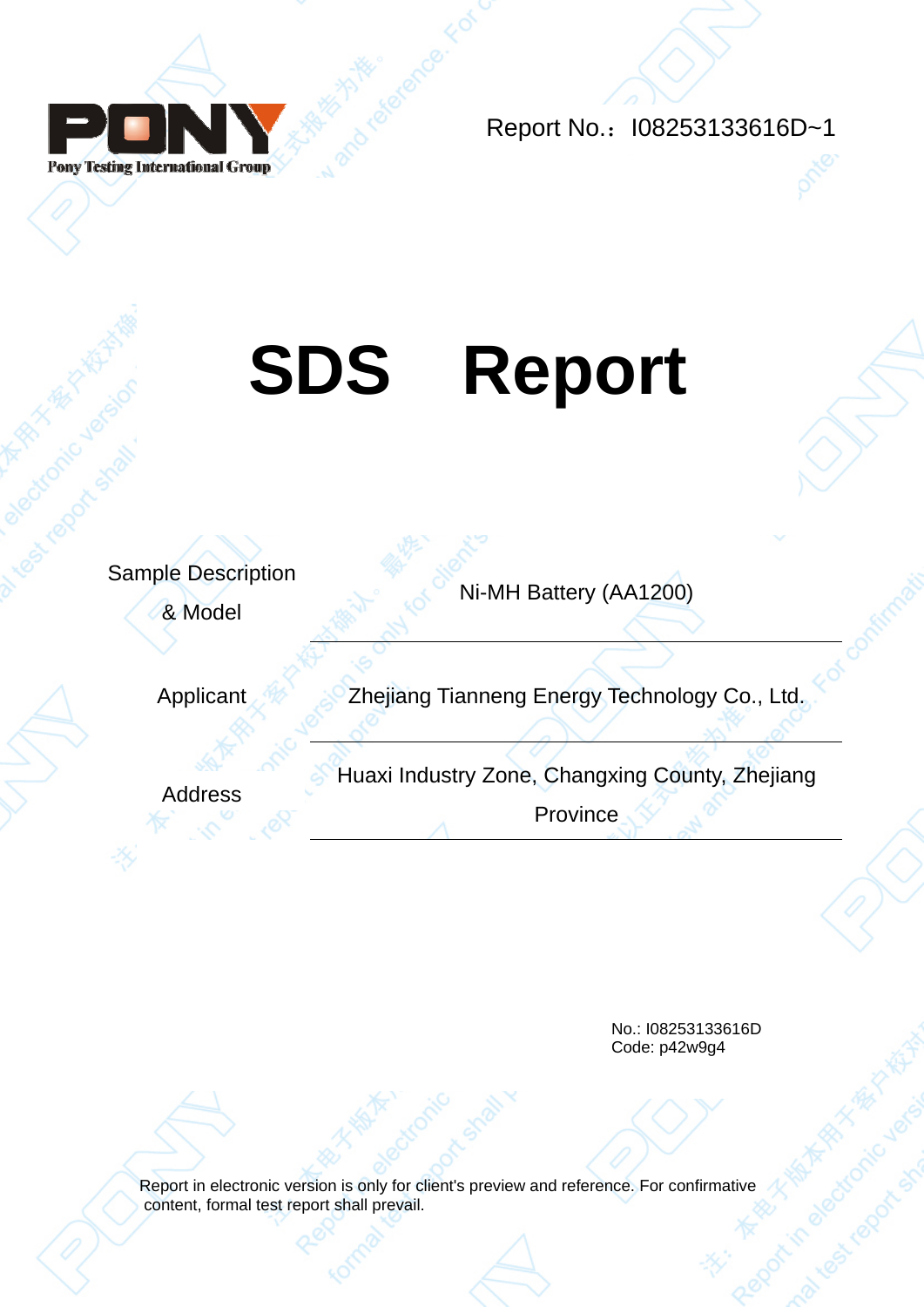# **Safety Data Sheet**

According to ISO11014:2009 & GB/T16483-2008

# Section 1 - Chemical Product and Company Identification

**Chemical product identification Sample Description:** NI-MH Battery **Sample Model:** AA1200 **Sample Photo:** 



Authenticate the photo on original report only

# **Company identification**

**Manufacturer:** Zhejiang Tianneng Energy Technology Co., Ltd. **Address:** Huaxi Industry Zone, Changxing County, Zhejiang Province **Tel:** 0572-6216678 **Fax:** 0572-6216622 **Post code:** 313100

# **Further Information obtainable from Emergency telephone:** 0572-6216678

**E-mail:** ghailan@163.com

# Section 2 - Hazards Identification

## **Classification of the substance or mixture**

# **Classification according to GHS**

Not a dangerous substance according to GHS.

# **Label elements**

**Labelling according to Regulation (EC) No 1272/2008[CLP]**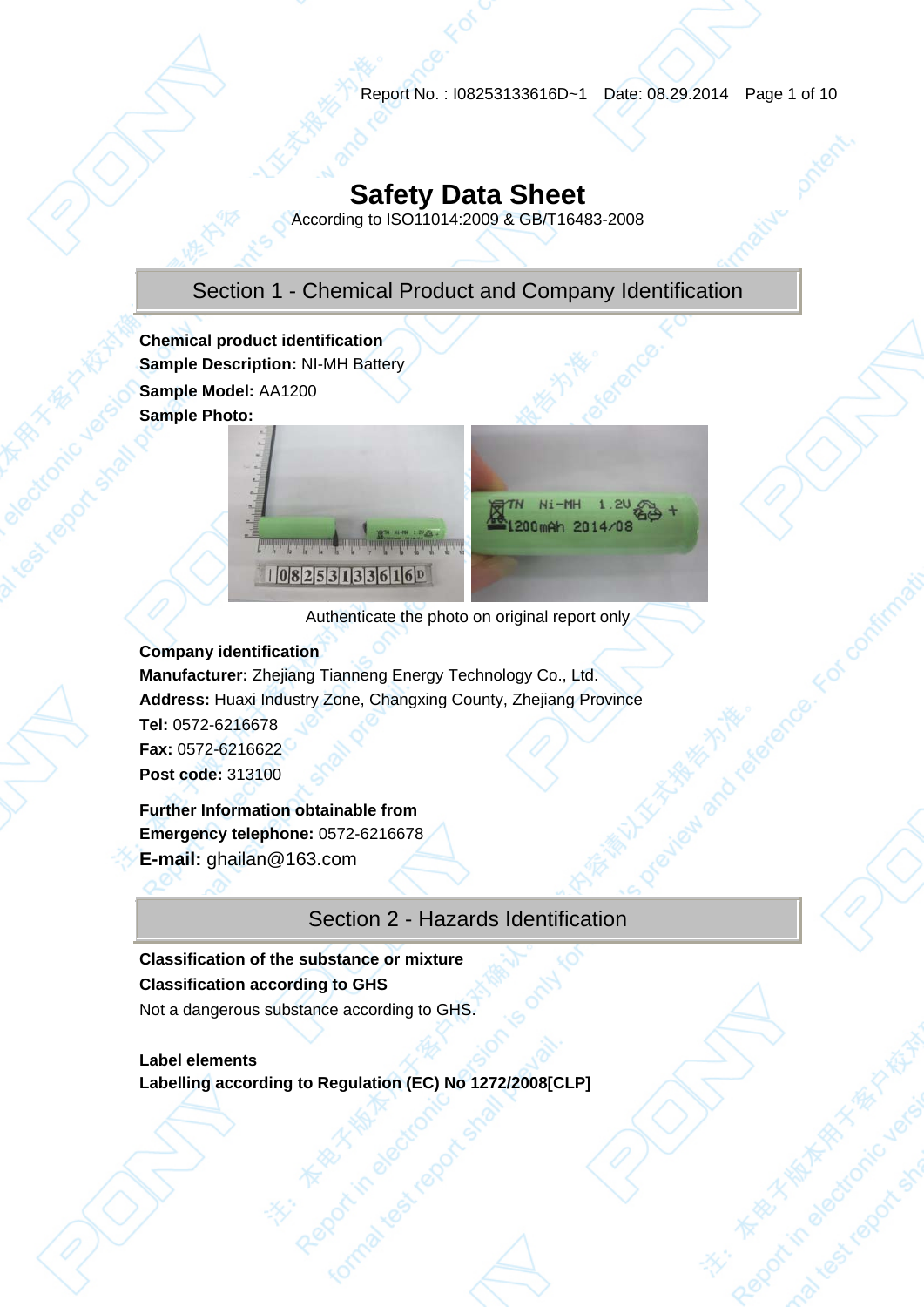Ge-Forco

| Hazard pictogram(s):               | No available |  |  |  |
|------------------------------------|--------------|--|--|--|
| Signal word:                       | No available |  |  |  |
| Hazard statement(s):               | No available |  |  |  |
| <b>Precautionary statement(s):</b> |              |  |  |  |
| Prevention:                        | No available |  |  |  |
| Response:                          | No available |  |  |  |
| Disposal:                          | No available |  |  |  |
|                                    |              |  |  |  |

**Other hazards No information available.** 

# Section 3 - Composition, Information on Ingredients

#### **Chemical characterization: Mixture**

| <b>Chemical Composition</b> | <b>CAS No.</b> | EC#                  | Weight (%) |  |  |
|-----------------------------|----------------|----------------------|------------|--|--|
| <b>Nickel</b>               | 7440-02-0      | 231-853-9            | $25 - 30$  |  |  |
| Copper                      | 7440-50-8      | 231-159-6<br>$5 - 6$ |            |  |  |
| Cobalt                      | 7440-48-4      | 231-158-0            | $3 - 4$    |  |  |
| <b>Rare Earth</b>           |                |                      | $4 - 5$    |  |  |
| Iron                        | 7439-89-6      | 231-096-4            | $26 - 32$  |  |  |
| <b>PVC</b>                  | 9002-86-2      | 208-750-2            | $5 - 6$    |  |  |
| Water                       | 7732-18-5      | 215-185-5            | $6 - 8$    |  |  |
| Other                       |                |                      | $15 - 18$  |  |  |
|                             |                |                      |            |  |  |

# Section 4 - First Aid Measures

#### **Description of first aid measures**

**General information** No special measures required.

#### **After eye contact**

Flush eyes with plenty of water for several minutes while holding eyelids open. Get medical attention if irritation persists.

# **After skin contact**

Remove contaminated clothing and shoes. Immediately wash with water and soap and rinse thoroughly. Wash clothing and shoes before reuse. If irritation occurs, get medical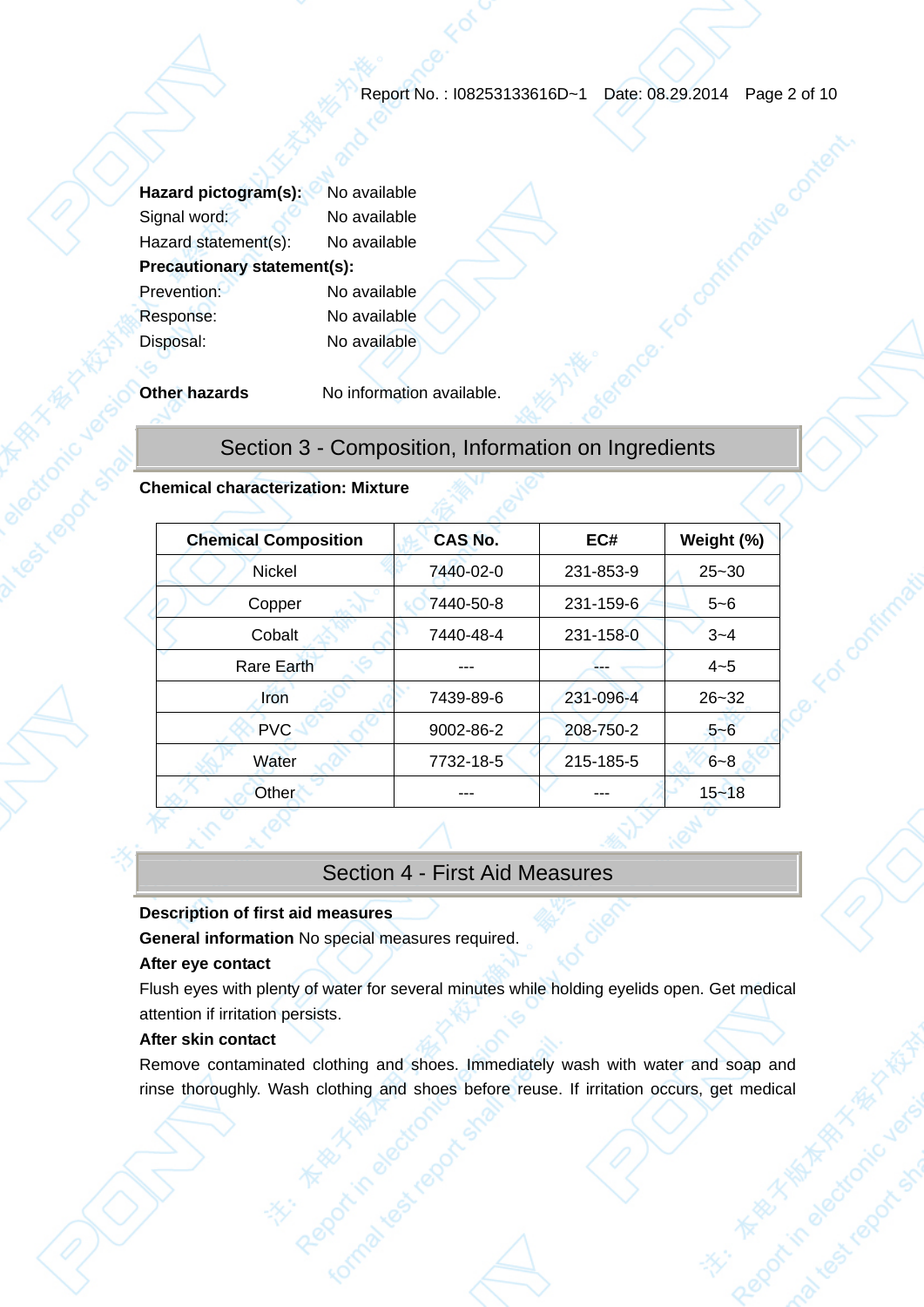## attention.

# **After inhalation**

Remove victim to fresh area. Administer artificial respiration if breathing is difficult. Seek medical attention.

#### **After swallowing**

Do not induce vomiting. Get medical attention.

#### **Information for doctor**:

**Indication of any immediate medical attention and special treatment needed**  No further relevant information available.

# Section 5 - Fire Fighting Measures

**Flammability:** Not available. **Extinguishing media** 

**Suitable extinguishing agents** 

CO2 , dry chemical.

## **Special hazards arising from the substance or mixture**

When exposed to fire or extreme heat, batteries may emit toxic fumes.

#### **Advice for firefighters**

Protective equipment: Wear self-contained respirator. Wear fully protective impervious suit.

# Section 6 - Accidental Release Measures

#### **Personal precautions, protective equipment and emergency procedures**

Wear protective equipment. Keep unprotected persons away. Ensure adequate ventilation **Environmental precautions** 

Do not allow material to be released to the environment without proper governmental permits.

#### **Steps to be taken in case material is spilled or released**

Remove ignition sources, evacuate area. Sweep up using a method that does not generate dust. Collect as much of the spilled material as possible, placed the spilled material into a suitable disposal container. Keep spilled material out of sewers, ditches and bodies of water.

#### **Waste disposal method**

All waste must refer to the United Nations, the national and local regulations for disposal.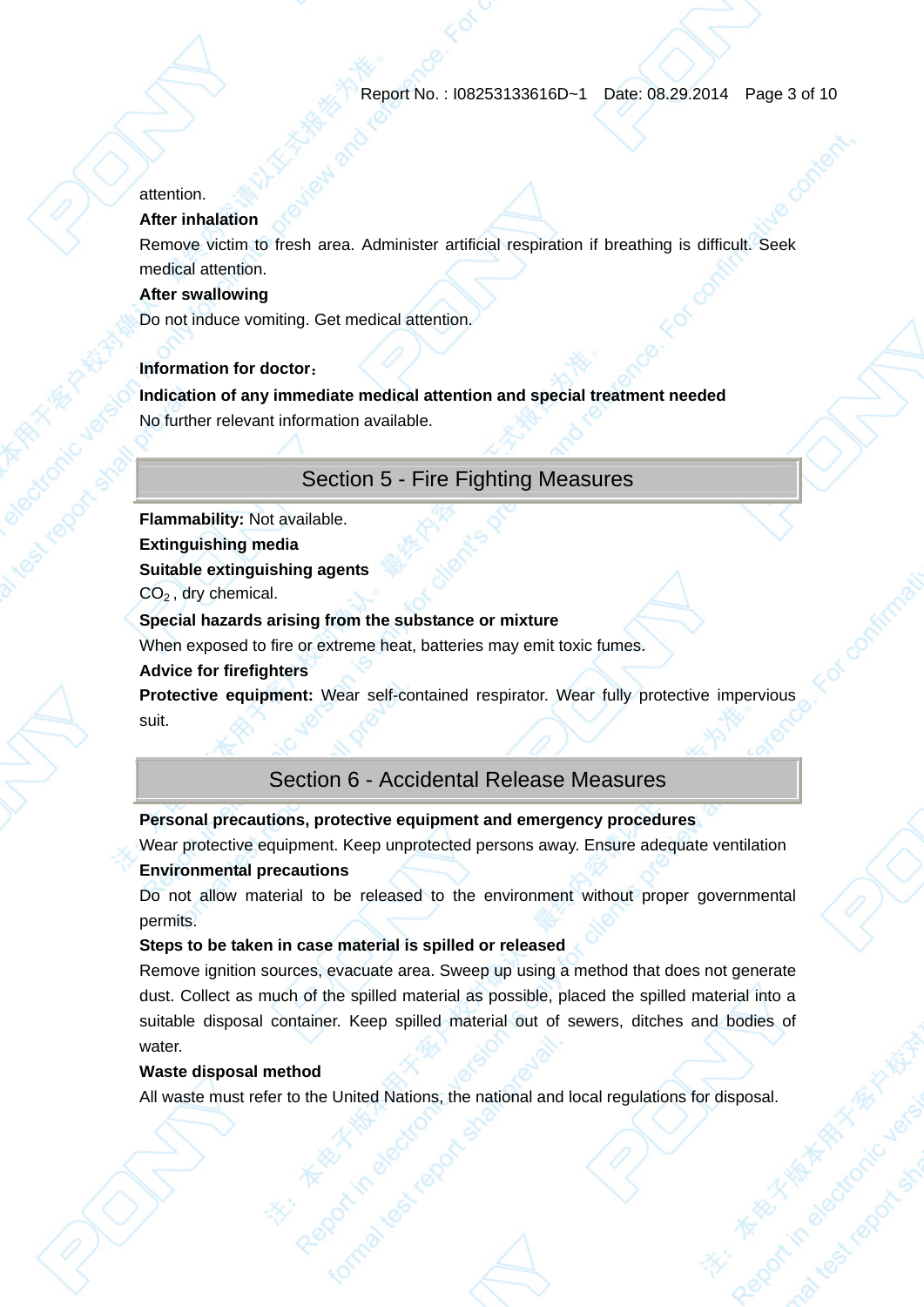#### **Reference to other sections**

See Section 7 for information on safe handling. See Section 8 for information on personal protection equipment. See Section 13 for disposal information.

# Section 7 - Handling and Storage

#### **Handling**

#### **Precautions for safe handling**

Consumption of food and beverage should be avoided in work areas.

Wash hands with soap and water before eating, drinking.

Ground containers when transferring liquid to prevent static accumulation and discharge.

#### **Information about fire and explosion protection**

Batteries may explode or cause burns, if disassembled, crushed or exposed to fire or high temperatures. Do not short or install with incorrect polarity.

**Conditions for safe storage, including any incompatibilities Requirements to be met by storerooms and receptacles**  Store in a cool, dry, well-ventilated place.

#### **Information about storage in one common storage facility**

Keep away from heat, avoiding the long time of sunlight.

#### **Further information about storage conditions**

Keep container tightly sealed.

#### **Specific and use**

No further relevant information available.

# Section 8 - Exposure Controls, Personal Protection

#### **Control parameters**

## **Ingredients with limit values that require monitoring at the workplace:**

No further relevant information available.

#### **Exposure controls**

## **Personal protective equipment**

# **General protective and hygienic measures**

The usual precautionary measures for handling chemicals should be followed.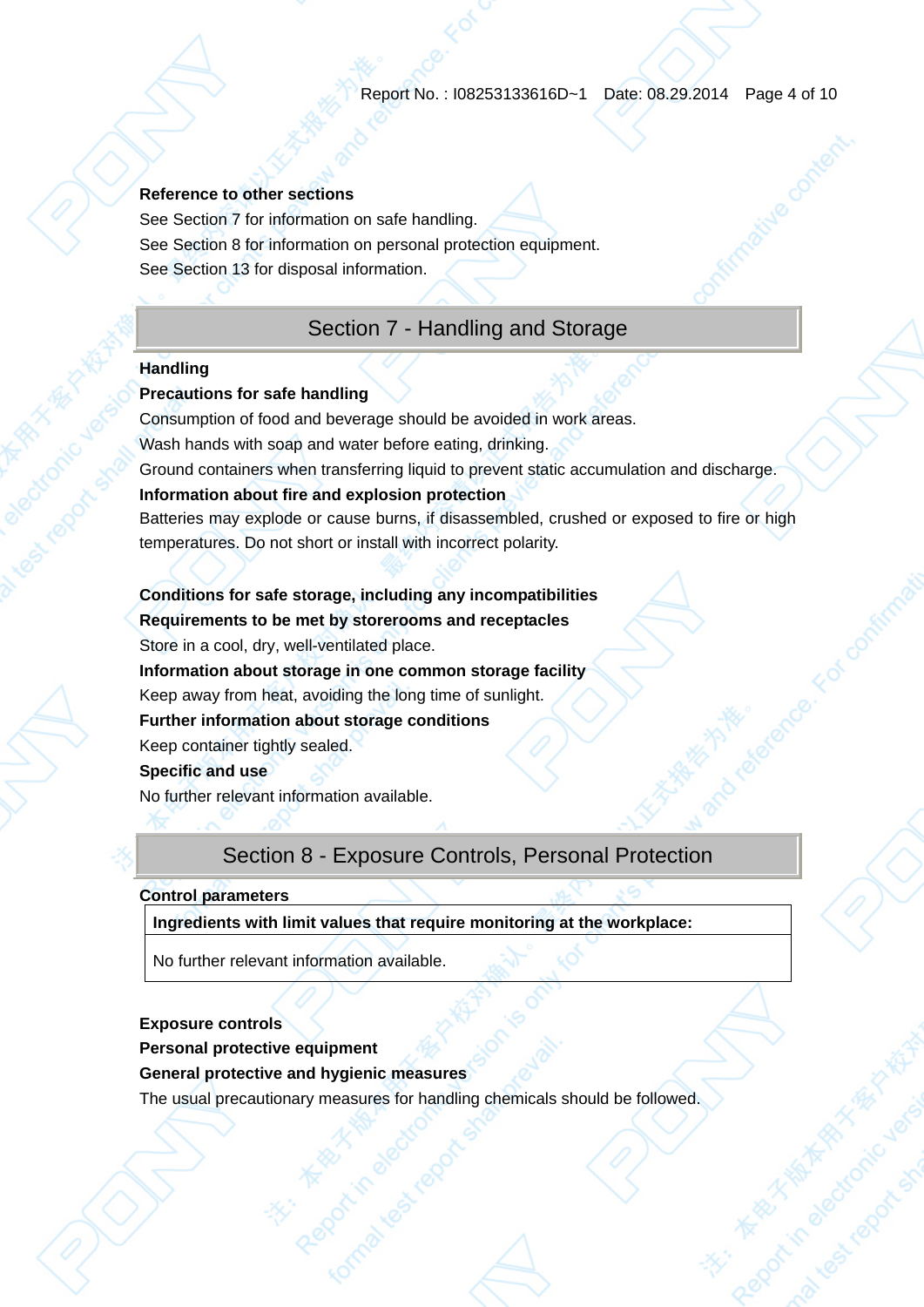# Report No. : I08253133616D~1 Date: 08.29.2014 Page 5 of 10

Keep away from foodstuffs, beverages and feed. Remove all soiled and contaminated clothing immediately. Wash hands before breaks and at the end of work. **Respiratory Protection**  Use suitable respirator when high concentrations are present. **Personal Protection Protection of hands** 



Protective gloves

**Eye protection** 



Tightly sealed goggles

# Section 9 - Physical and Chemical Properties

**Information on basic physical and chemical properties**

**General information**  Appearance: **Contract Contract Contract Contract Contract Contract Contract Contract Contract Contract Contract Contract Contract Contract Contract Contract Contract Contract Contract Contract Contract Contract Contract Co Form:**  $\langle \cdot \rangle$  **Cylindrical. Odour: Odorless. pH: Not** available. **Change in condition Melting point:** Not available. **Boiling point:** Not available. **Freezing point Not available. Flash point:** Not available. **Flammability:** Not available. **Ignition temperature: Not** available. **Decomposition temperature:** Not available. **Self-igniting:** Not available.

**Danger of explosion: Not available.** Not available.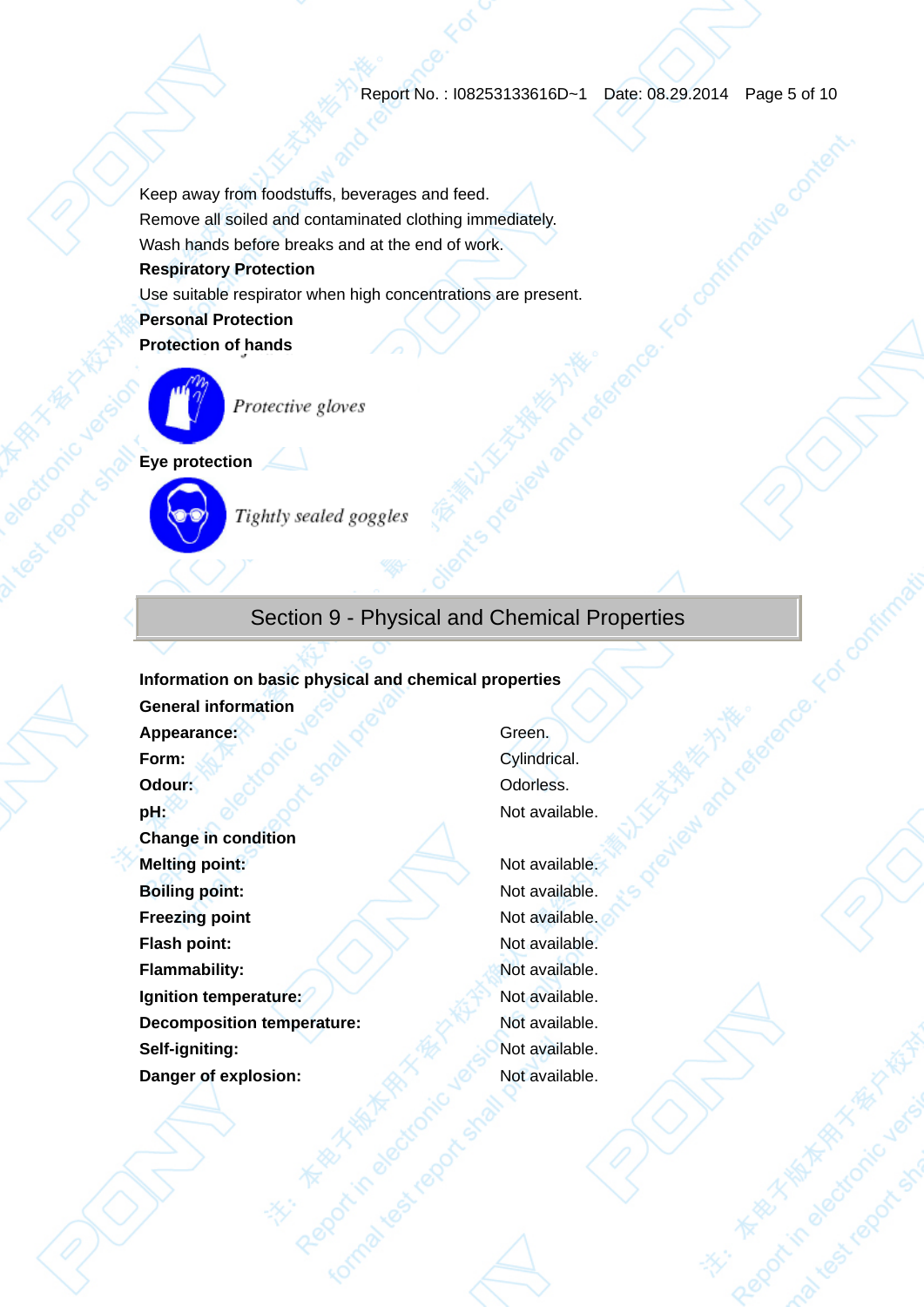## Report No. : I08253133616D~1 Date: 08.29.2014 Page 6 of 10

**Explosion limits Lower:**  $\sqrt{2}$  **Lower:**  $\sqrt{2}$  **Not available. Upper:** Not available. **Oxidizing properties:** Not available. **Vapour pressure: Not available. Density:** Not available. **Relative density:** Not available. **Vapour density:** Not available. **Evaporation rate:** Not available. **Solubility in/Miscibility with water:** Not available. **n-octanol/water partition coefficient:** Not available. **Viscosity Not available. Dynamic:** Not available. **Kinematic:** Not available. **Other information: Voltage** 1.2V **Electric capacity** 1200mAh

# Section 10 - Stability and Reactivity

**Reactivity:** Data not available. **Chemical stability:** Stable**. Possibility of hazardous reactions:** Data not available. **Conditions to Avoid**  Heating, fire, mechanical abuse and electrical abuse. **Incompatibilities**  Oxidizing agents, acid, base. **Hazardous Combustible Products** Carbon monoxide, carbon dioxide, other metallic oxide fumes. **Hazardous Polymerization**  N/A.

# Section 11 - Toxicological Information

**Information on toxicological effects Acute toxicity**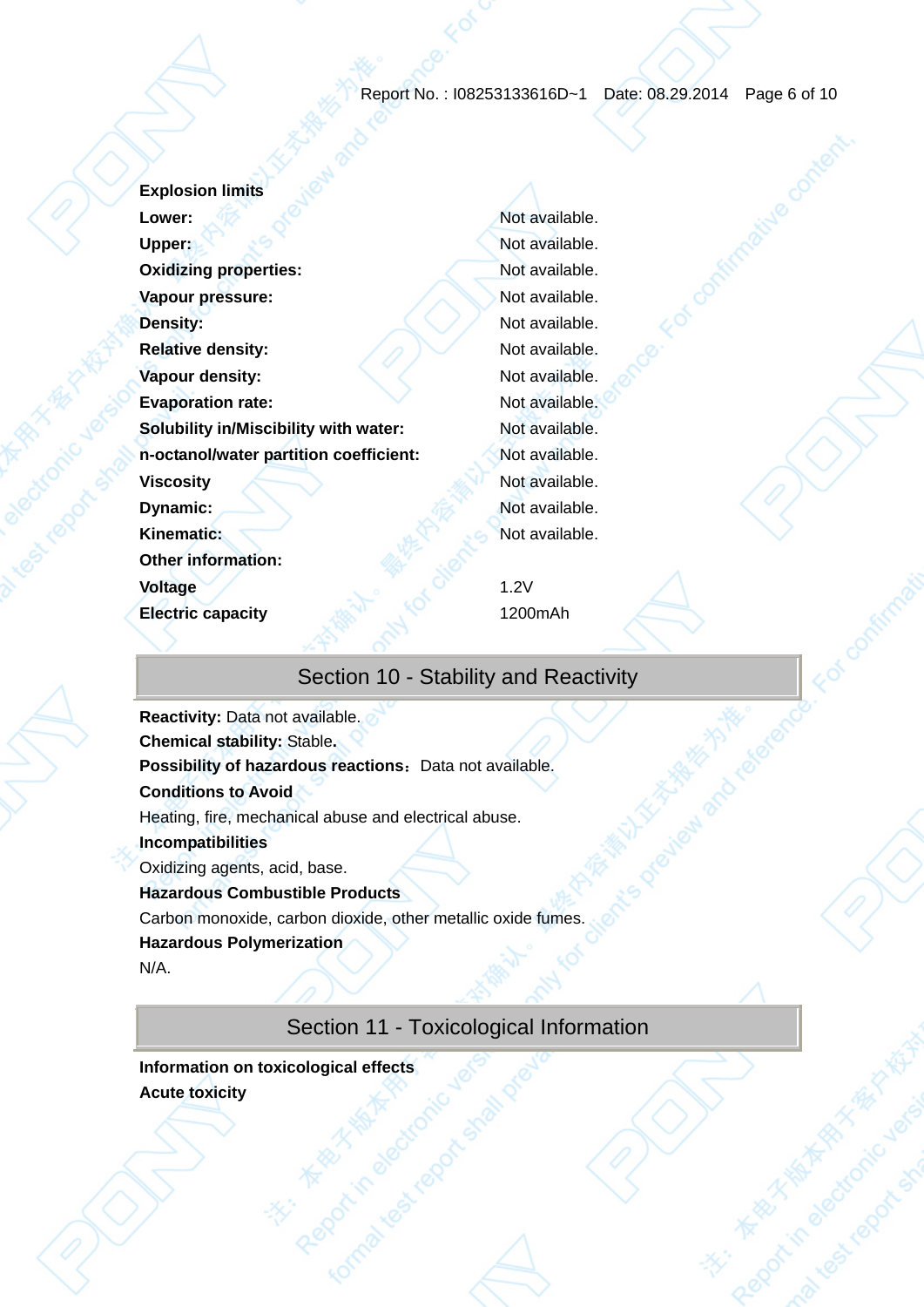#### **LD/LC50 Values relevant for classification:**

Not available.

## **Primary irritant effect**

No further relevant information available.

# **Sensitization:**

No further relevant information available.

# **Additional toxicological information:**

# **Toxicological, metabolism and distribution:**

No further relevant information available.

#### **Acute effects (acute toxicity, irritation and corrosivity):**

No further relevant information available.

# **CMR effects (carcinogenity, mutagenicity and toxicity for reproduction):**

No further relevant information available.

# Section 12 - Ecological Information

## **Toxicity**

**Aquatic toxicity:** No further relevant information available. **Persistence and degradability:** No further relevant information available. **Behaviour in environmental systems Bioaccumulative potential:** No further relevant information available. **Mobility in soil:** No further relevant information available.

## **Ecological effects**

## **Additional ecological information**

## **General notes:**

Do not allow material to be released to the environment without proper governmental permits.

**Other adverse effects:** No further relevant information available.

Section 13 - Disposal Considerations

# **Waste treatment methods**

# **Recommendation:**

Consult state, local or national regulations to ensure proper disposal.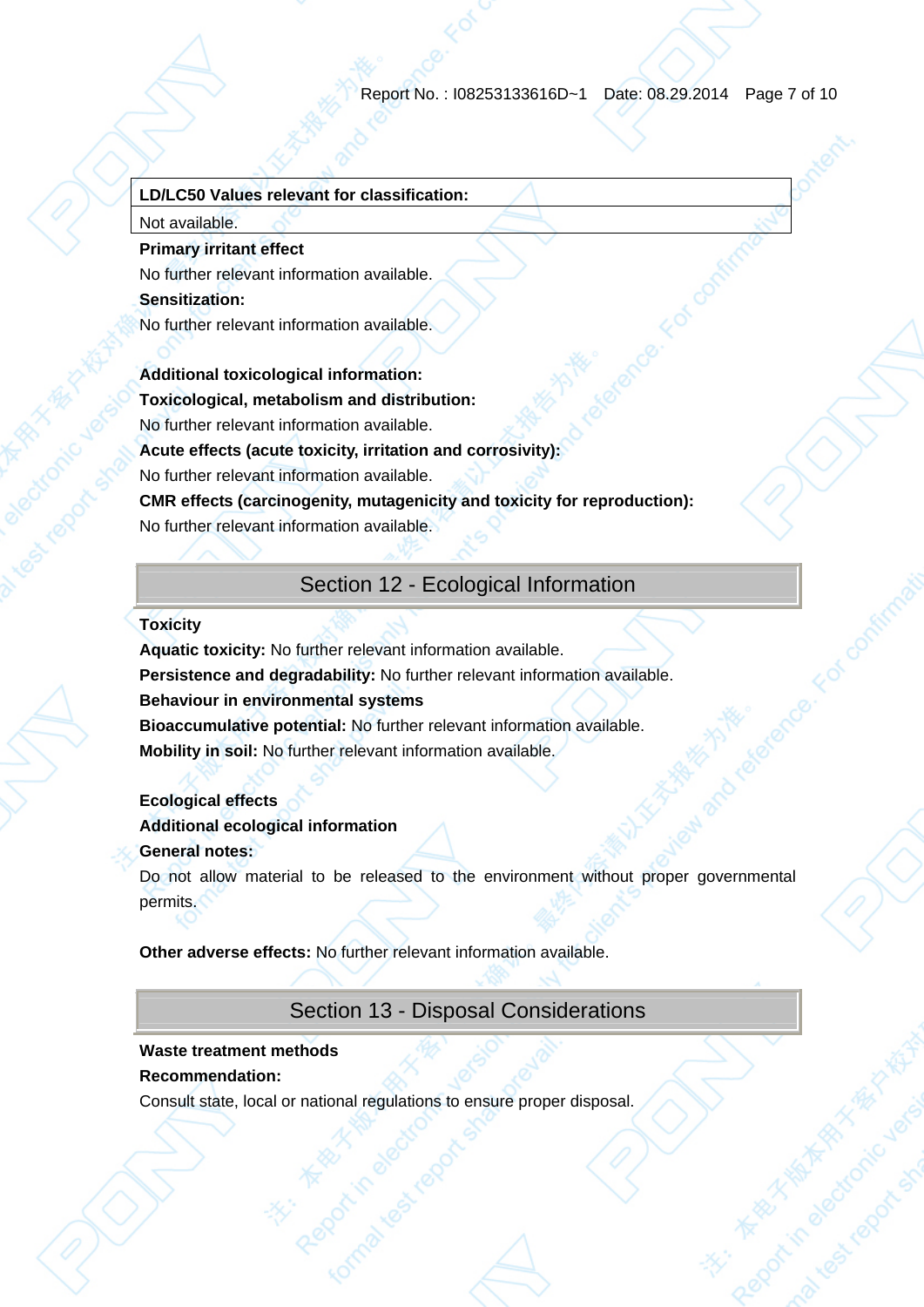## **Uncleaned packaging**

**Recommendation:** Disposal must be made according to official regulations.

# **UN Number IATA, IMDG, Model Regulation None UN Proper shipping name IATA, IMDG, Model Regulation Mone Transport hazard class(es) IATA, IMDG, Model Regulation Mone Packing group IATA, IMDG, Model Regulation Mone Environmental hazards Marine pollutant:** No **Special precautions for user <b>Not** Not applicable. Section 14 - Transport Information

**Transport information: NI-MH Battery (AA1200) is exempt from dangerous goods.** It is considered non-dangerous goods by the International Civil Aviation Organization (ICAO), the International Air Transport Association (IATA) DGR 55<sup>th</sup>, IATA Special Provisions A123, International Martine Dangerous Goods Regulations (IMDG)(36-12), or the «Recommendations on the Transport of Dangerous Goods Model Regulations» (18<sup>th</sup>).

**S.P.A123** This entry applies to Batteries, electric storage, not otherwise listed in Subsection 4.2–List of Dangerous Goods. Examples of such batteries are: alkali-manganese, zinc-carbon, nickel-metal hydride and nickel-cadmium batteries. Any electrical battery or battery powered device, equipment or vehicle having the potential of dangerous evolution of heat must be prepared for transport so as to prevent

(a) a short-circuit (e.g. in the case of batteries, by the effective insulation of exposed terminals; or, in the case of equipment, by disconnection of the battery and protection of exposed terminals) is forbidden from transport; and

(b) accidental activation

The words "Not Restricted" and the Special Provision number must be included in the description of the substance on the Air Waybill as required by 8.2.6, when an Air Waybill is issued.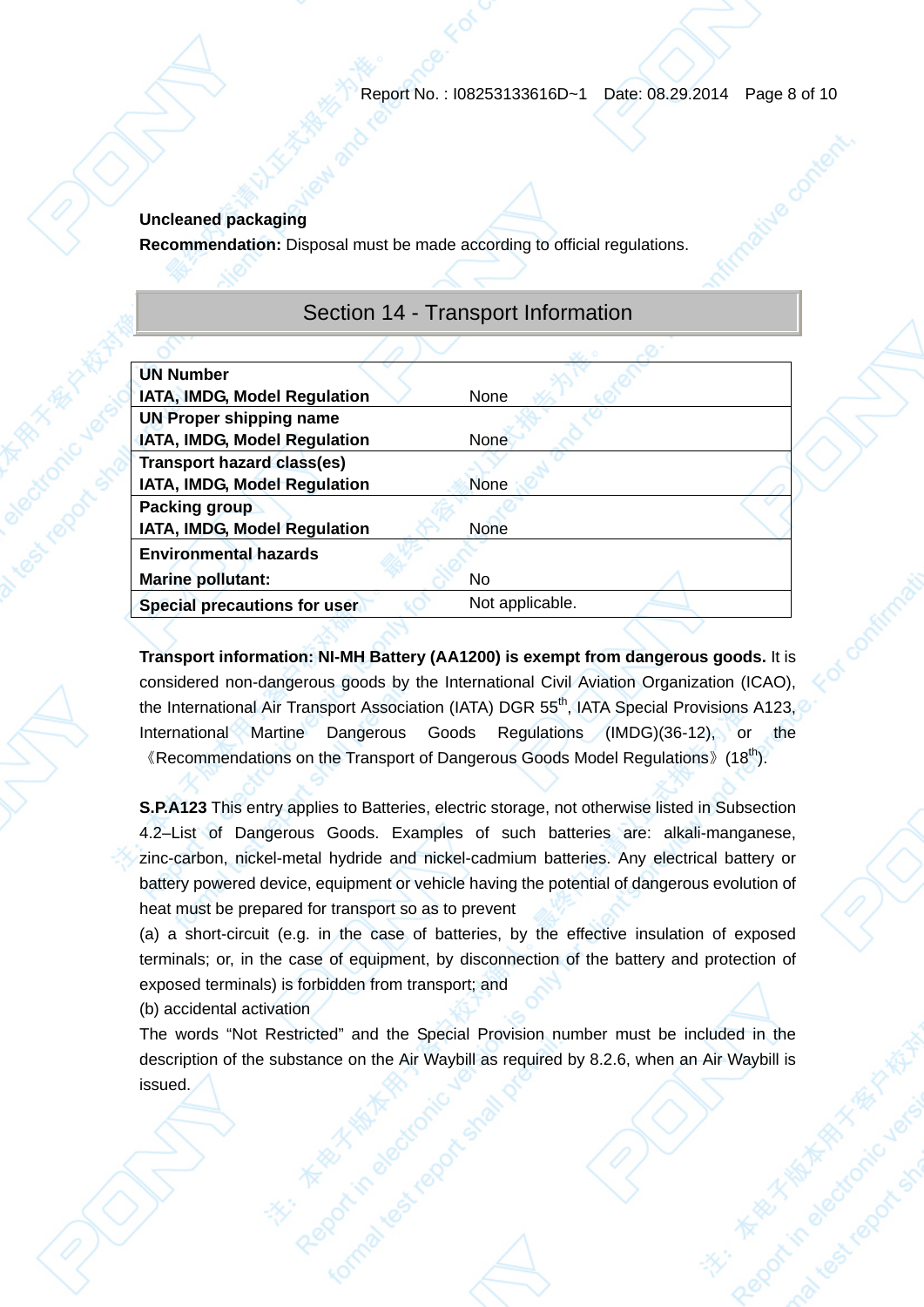Separate batteries when shipping to prevent short-circuiting. They should be packed in strong packaging for support during transport.

**Transport Fashion:** By air, by sea, by railway, by road.

# Section 15 - Regulatory Information

**This Safety Data Sheet complies with the requirements of Regulation (EC) No. 1907/2006.** 

**Safety, health and environmental regulations/legislation specific for the substance or mixture** 

| <b>Composition</b> | CAS#      | <b>TSCA</b> | EC#       | <b>EINECS</b> |
|--------------------|-----------|-------------|-----------|---------------|
| <b>Nickel</b>      | 7440-02-0 | Listed      | 231-853-9 | Listed        |
| Copper             | 7440-50-8 | Listed      | 231-159-6 | Listed        |
| Cobalt             | 7440-48-4 | Listed      | 231-158-0 | Listed        |
| Iron               | 7439-89-6 | Listed      | 231-096-4 | Listed        |
| <b>PVC</b>         | 9002-86-2 | Listed      | 208-750-2 | Listed        |
| Water              | 7732-18-5 | Listed      | 215-185-5 | Listed        |
|                    |           |             |           |               |

# Section 16 - Additional Information

# **Abbreviations and acronyms**

| CLP:          | EU regulation (EC) No 1272/2008 on classification, labelling and packaging<br>of chemical substances and mixtures. |
|---------------|--------------------------------------------------------------------------------------------------------------------|
| CAS:          | Chemical Abstracts Service (Division of the American Chemical Society).                                            |
| <b>ACGIH:</b> | American Conference of Governmental Industrial Hygienists                                                          |
| TLV:          | <b>Threshold Limit Value</b>                                                                                       |
| IATA:         | International Air Transport Association                                                                            |
| IMDG:         | <b>International Maritime Dangerous Goods</b>                                                                      |
| LC50:         | lethal concentration, 50 percent kill                                                                              |
| LD50:         | lethal dose, 50 percent kill                                                                                       |
| <b>TWA</b>    | Time Weighted Average                                                                                              |
| <b>TSCA</b>   | United States Toxic Substances Control Act Section 8(b) Inventory                                                  |
| <b>EINECS</b> | European Inventory of Existing Commercial Chemical Substances                                                      |
|               |                                                                                                                    |